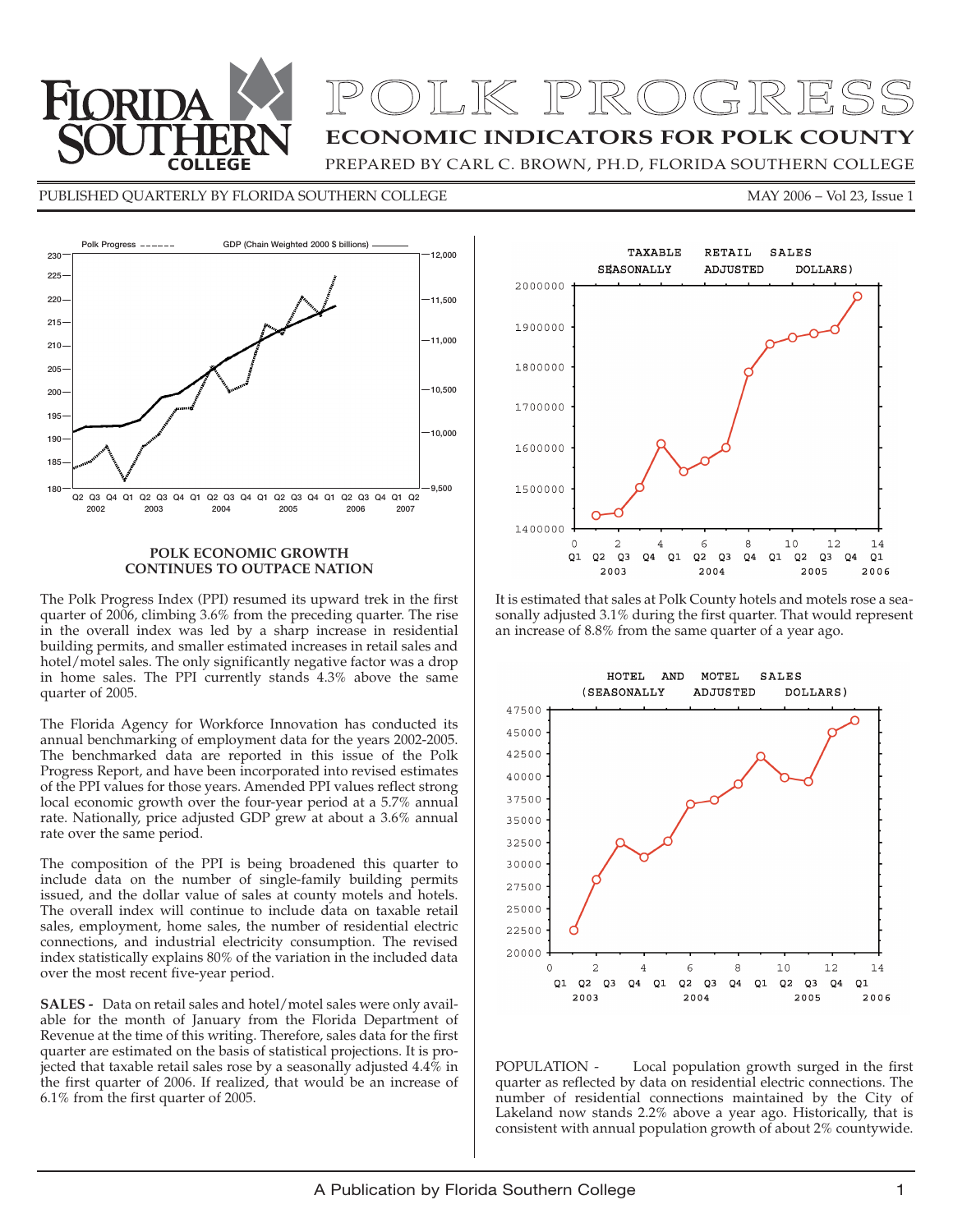

Wachovia held its position as the largest bank operating in Polk County according to the most recent figures released by the Florida Bankers Association. Wachovia had deposits of nearly \$1.2 billion at 22 branch offices, representing a 22% share of total bank deposits in the county as of September 30th. Next is SunTrust with \$1.09 billion (21.4% market share) and 19 branch offices in the county. Bank of America is third in the county with \$1.06 billion in deposits at 14 branch offices (20.7% market share).

**EMPLOYMENT -** Revised data released by the Florida Agency for Workforce Innovation show that the average level of employment in Polk County during 2005 was 247,752 workers. That represents an increase of 4.9% (11,529 workers) from the revised average level in the preceding year. Earlier data had placed the yearly increase in average employment at 4.1%.



The unemployment rate in Polk County fell from 3.3% in January and February to a record-low 2.9% in March. The average unemployment rate in the county during 2005 was 4%, versus an average rate of 4.9% in 2004. These figures again reflect benchmarked data recently released by the Florida Agency for Workforce Innovation.

The average unemployment rate during the first quarter of 2006 is 3.7% after adjusting the data for normal recurring seasonal variations.



Aercon Florida LLC laid off eleven workers in April at its Haines City facility for manufacturing aerated concrete, citing a lack of demand. Polk County's unemployment rate in June will be adversely affected by the pending layoffs at Mosaic Company facilities, discussed below in the phosphate section of this report.

**MANUFACTURING -** Industrial electricity consumption remained at a high level in the first quarter of 2006. Consumption during the most recent four quarters is up 2.4% (12.67 million kilowatt hours) from the preceding four-quarter period.



**CONSTRUCTION -** The construction boom continues in Polk County. The value of building permits issued countywide reached a historically high \$585.2 million in the first quarter of 2006.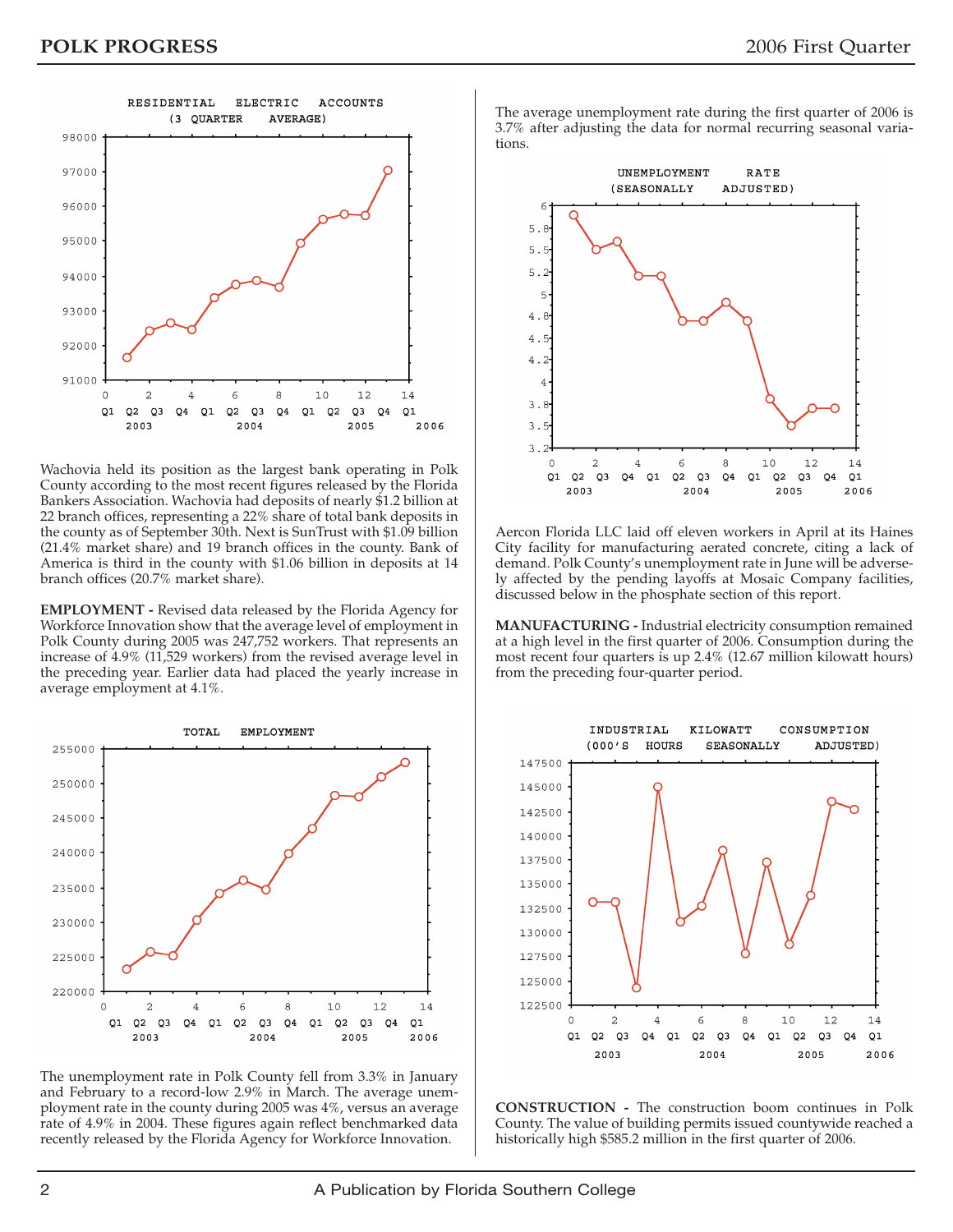

There were 1,039 permits issued for new single-family home construction in Polk County during January; 1,191 in February; and 726 issued during March. Permits had dropped in the fourth quarter of 2005 from a Quarter 3 spike that preceded the imposition of new school impact fees on December 1st. The following Quarter 1 advance suggests that any long-run effect from the rise in impact fees was yet to be reflected in construction data.



There were 403 homes sold in Polk County during January, 447 in February, and 592 homes sold in March. A slowdown in home sales nationwide had been expected in the face of rising interest rates and home prices.

The median price for homes sold in the county during the month of March was \$176,300, an increase of 43% from the same month last year. The median home price was up 47% in January, and 42% in February from the same months in the preceding year.

**PHOSPHATE -** The Mosaic Company announced that it will close three facilities in Polk County at the end of May. The firm will close its Fort Green phosphate mine in Bradley, the Green Bay fertilizer plant in Bartow, and the South Pierce fertilizer plant in Mulberry. The three operations employ a total of 835 workers.



Mosaic cited the need to reduce costs as a primary factor underlying its decision to close the Polk County operations, and announced that it will shift some production to other company locations. Mosaic posted a loss of \$71.6 million in the third quarter of 2005, blaming weak sales and higher costs for raw materials.

**CITRUS -** The U.S. Department of Agriculture's most recent estimates project the Florida orange crop at 153 million 90-pound boxes for the current 2005-06 season. That represents a 2% increase from the preceding crop year. The statewide forecast for grapefruit production is 18 million boxes, an increase of 41% from the year before.



**DEVELOPMENT -** The Florida Legislature has approved the expenditure of \$102 million for improvements to the Polk Parkway. The improvements are necessary to accommodate increased traffic flow related, in part, to the new University of South Florida campus under construction at the intersection of the northwest corner of the parkway and Interstate 4.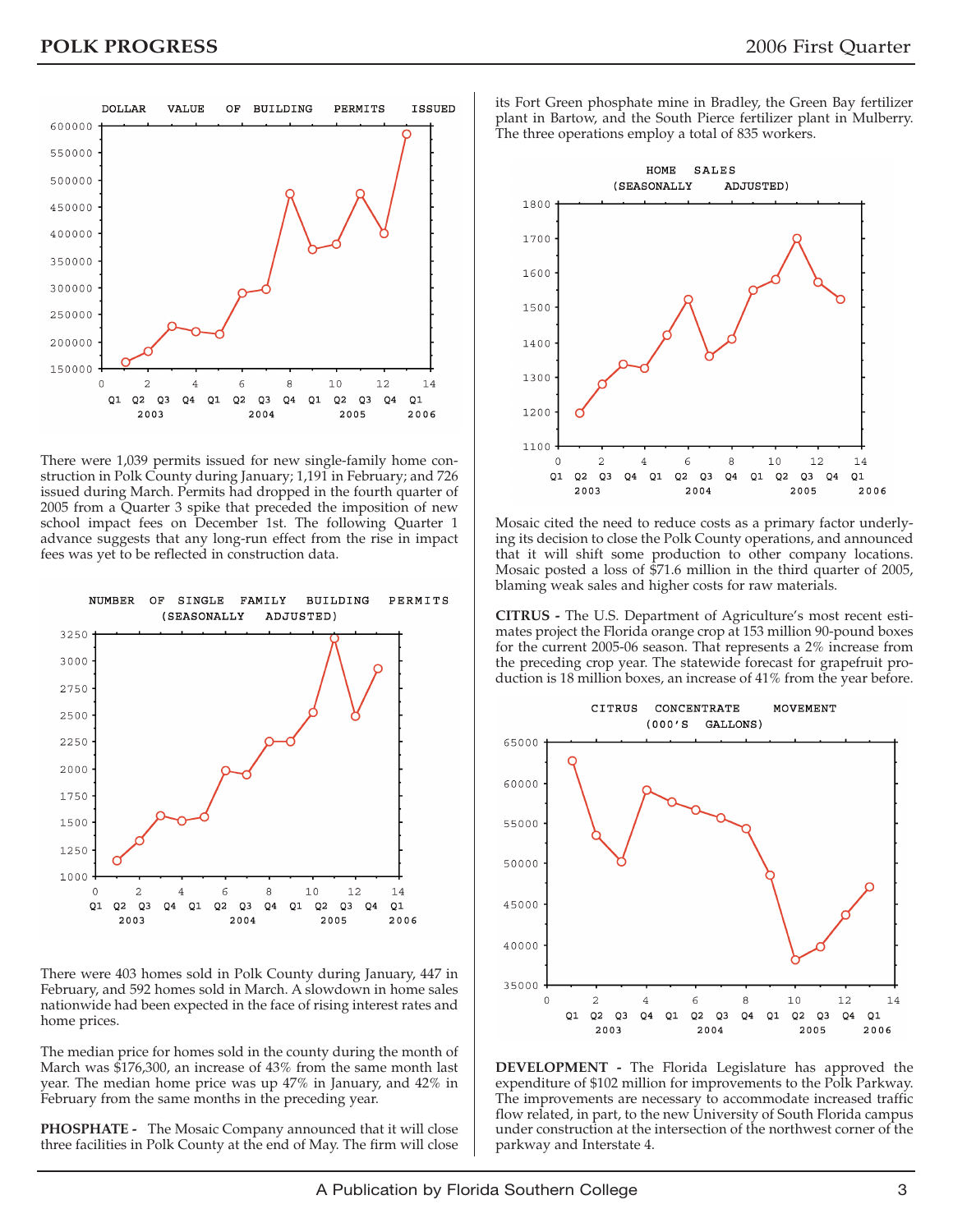The widening of Interstate 4 to six lanes across Polk County will be completed in May. The widening of the 29.5-mile section of roadway cost \$320 million, and took nearly four years to complete.

The Florida Cabinet has approved the purchase of a 5,098-acre ranch in northern Polk County for use as a state park. The land is being purchased from the Charlie Mack Overstreet family for \$54 million. The environmentally sensitive land supplies two major tributaries to the Withlacoochee River, and is adjacent to the Green Swamp. The Overstreet Ranch will be the second state park located in Polk County.

The Polk County Commission has approved the earmarking of \$23 million in tourism taxes for the construction of three sports complexes in the county. The money will underwrite a new soccer complex in Auburndale, a new professional baseball complex in Winter Haven, and a new football/soccer stadium in North Lakeland that will seat 15,000 to 20,000 people.

The North Lakeland football/soccer facility would serve two new planned high schools; one between Lakeland and Auburndale that will open in 2008, and the other located along Yates Road in South Lakeland which is slated to open in 2010. The County Commission is hopeful that the City of Lakeland and the Polk County School Board will cooperate in financing the proposed stadium.

A scaled-down version of the BridgeWater development located off of SR 33 in North Lakeland will soon be under construction. The project will be divided into 12 developments containing a total of 1,300 single-family and multi-family luxury homes. Amenities will include a 7,200-yard, 18-hole golf course.

Florida Southern College has announced that it will build a cybercafé this summer outside the Roux Library on its Lakeland campus. Later this summer, the college will begin demolition to clear the way for construction of a new 100,000 square-foot dormitory complex overlooking Lake Hollingsworth. The Florida Legislature has budgeted \$1.95 million to assist in restoring the Frank Lloyd Wright-designed water dome fountain in front of the Roux Library, and the esplanades on the west side of the campus. The college also recently announced plans for a new \$2 million Humanities Building.

Inc. Magazine has ranked Lakeland #8 among 60 mid-sized cities in the U.S. as places for doing business. Lakeland ranked #38 out of 393 MSA's (Metropolitan Statistical Areas) in the country.

Lakeland-based Publix Supermarkets turned a profit of \$288.4 million in the first quarter of 2006. That represents an increase of 11.3% from the same quarter of last year.

Publix is building a new 46,031 square-foot store and related shopping center in Highland City south of Lakeland. The 100,000 square-foot center will be located at the intersection of U.S. 98 South and Clubhouse Road, and is projected to open in late 2007.

Coca-Cola Enterprises Inc. is building a new 100,000 square-foot distribution center in North Lakeland. The new center is located in the Interstate Business Park near the intersection of Interstate 4 and Kathleen Road. The facility will employ about 100 people when it opens later this year.

A new 122-room extended-stay hotel is under construction at the intersection of North Florida Avenue and Carpenters Way in North Lakeland. The 10,765 square-foot four-story hotel is being built by Liberty Investment Properties of Altamonte Springs.

A former boarding house on Tennessee Avenue in downtown Lakeland is being renovated into three 2,900 square-foot townhouses. Carriage Lofts is one of several residential complexes planned for the downtown area. Realtor Jerry Herring has plans for a fivestory residential project on Kentucky Avenue across from Munn Park, and construction of 400 townhouses and condominiums in a six-block off of Massachusetts Avenue is expected to begin in 2007.

A new Starbucks coffeehouse is under construction in South Lakeland. The new Starbucks is adjacent to Sam Seltzer's Steakhouse in Lake Miriam Square off of South Florida Avenue. The opening is set for late June.

The Polk County Planning Commission has reached an agreement with the developers of the proposed Victor Posner City Center that guarantees water, sewer, and traffic capacity to serve the 630,000 square-foot first phase of the project. The Center is located near the intersection of Interstate 4 and U.S. 27, north of Haines City. The initial phase will include 1.3 million square feet of commercial space, 626 hotel rooms, and 268 residential units. The entire planned \$500 million mixed-use development will eventually house 4,500 people and take up to 10 years to complete.

First Industrial Realty Trust has purchased 165 acres of land fronting SR 544 and Alternate U.S. 17 in Haines City for the purpose of constructing a business park. Plans call for a capital investment of \$91.7 million that will eventually create 908 jobs at the planned distribution, warehousing, and business office complex.

Feltrim Developments has announced plans to build a 373-acre development in Lake Wales that will contain 950 residential units, a Microtel Inn & Suites, and 40,000 square feet of retail space. Feltrim Developments has offices in Orlando and in Dublin, Ireland.

MonierLifetile LLC is expanding the productive capacity of its roof tile manufacturing facility in Lake Wales. Work has begun on a new 37,000 square-foot production plant that will raise capacity at the facility by 40%. Monier currently operates a 69,000 square-foot plant and has 120 employees. The latest addition will create 30 new jobs.

Lowe's Home Improvement has announced that it will build a new outlet in Auburndale. The new Lowe's will be located at the intersection of U.S. 92 and Berkely Road, and bring 70 jobs to the area. It will be the fifth store for the Lowe's chain in Polk County.

McGrath RentCorp will construct an office and storage facility along SR 559 near Auburndale. McGrath rents, leases, and sells modular buildings, portable classrooms, and mobile offices. The facility will create 20 to 30 jobs initially, with the potential to eventually provide up to 100 jobs.

**NEW OPENINGS AND CLOSINGS -** Lowe's Incorporated opened a new home improvement center in North Lakeland in May. The \$18.5 million store has 116,000 square feet of retail space and employs 175 workers.

A new condominium complex will soon open at the intersection of Ingraham Avenue and Lime Street just east of downtown Lakeland. One Garden Place will contain 24 units that range in size from 1,274 to 1,600 square feet.

The bd'Mongolian Grill is slated to open in South Lakeland at the end of May. The new restaurant will be located in the Lakeside Village off of Harden Boulevard, and will feature a stir-fry that allows customers to create their own meals from a selection of available meats and vegetables.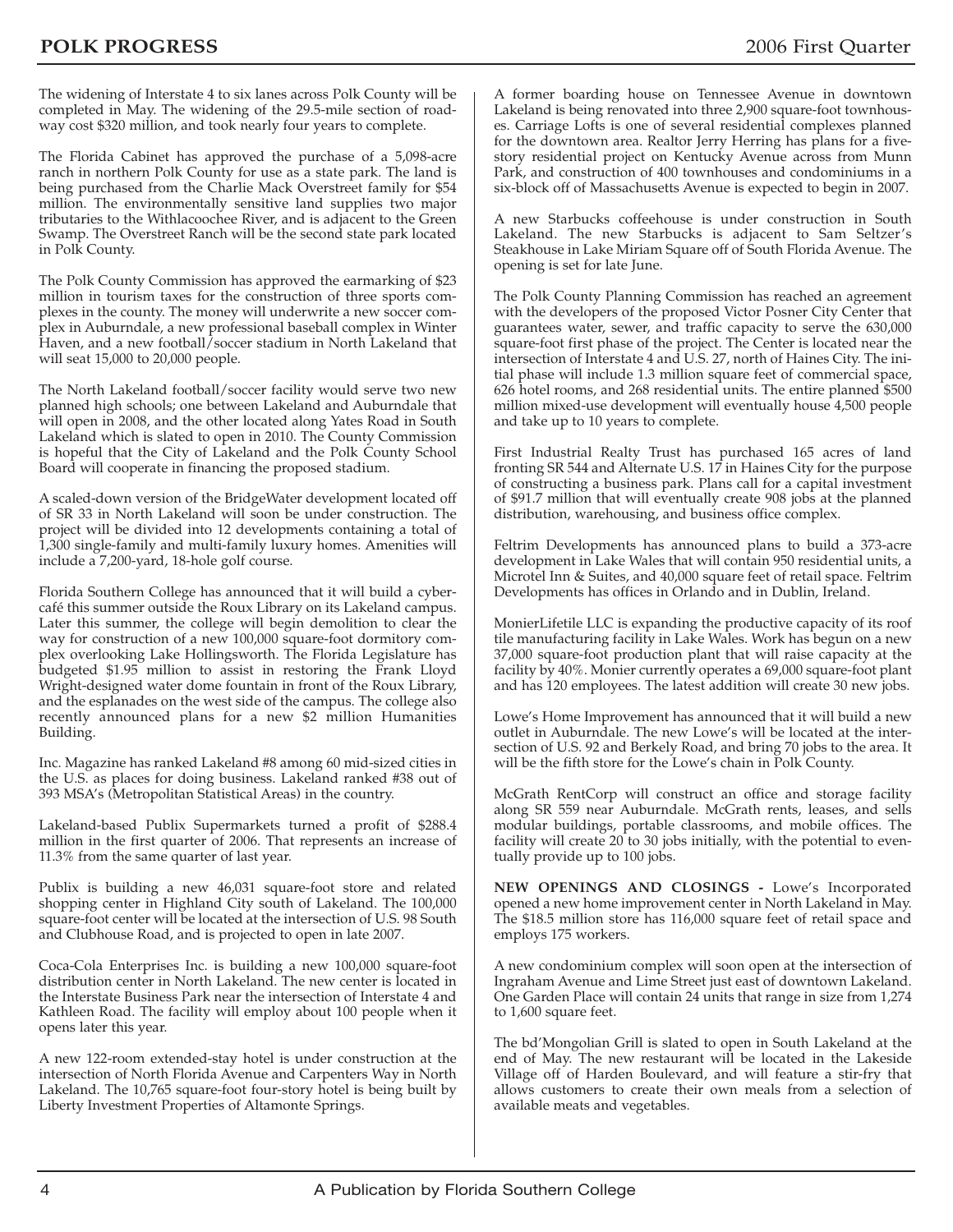Manolitos Cubans Plus sandwich shop is moving to the former location of the Subway Restaurant in the Imperial Christina Plaza in South Lakeland. Reopening of the 30-year-old eatery is scheduled for late May.

Tapatios Mexican Restaurant in Lakeland is opening a second location. The new restaurant is located just south of the Home Depot along South Florida Avenue.

The Sterling Package & Lounge on South Combee Road in Lakeland closed in May. The owners intend to relocate the business when a larger venue can be secured. The sports bar and package store has been in business for 21 years.

**TAKEOVERS -** FedEx has reportedly negotiated a takeover of Watkins Motor Lines. The Lakeland-based Watkins is the largest privately run less-than-truckload carrier in the U.S. with more than \$1 billion in annual revenue.

MidFlorida Federal Credit Union merged with Regional Community Federal Credit Union in April. The merger is the ninth for Lakeland-based MidFlorida since 1990. The newly-merged MidFlorida now has \$1 billion in deposits and serves nearly 120,000 customers at 19 branch offices across Central Florida.

Florida Tile Industries has been purchased by Anaria Industrie Ceramica, an Italian-based company. Florida Tile currently has 550 employees, about 80 of who work in Polk County. Florida Tile has corporate offices and a customer service center in Lakeland, and distribution centers in Lakeland and Winter Haven.

The Winn-Dixie supermarket in Bartow has closed, and the building has been purchased by JEM Investments. The Wilson Avenue location was one of 21 stores slated to be closed and sold by the grocery chain in conjunction with the latest round of bankruptcy proceedings. Winn-Dixie has closed a total of 361 stores since filing for bankruptcy last year.

#### **THE NATIONAL ECONOMY**

Real GDP growth accelerated to an annual rate of 4.8% in the first quarter from a 1.7% growth rate in the preceding fourth quarter of 2005. GDP growth in Quarter 1 was led by increases in consumer spending for durable goods, rising exports, and higher spending by the federal government. Price-adjusted personal consumption expenditures rose by 5.5% in the first quarter, while federal government spending was up 10.8% in real terms.

**CONSUMER SPENDING -** Consumers offset a soft fourth quarter of 2005 by increasing expenditures sharply in Quarter 1 2006. Personal Consumption Expenditures (goods and services) climbed 0.9% in January, 0.2% in February, and by 0.6% during March.

Retail sales (goods only) rose a strong 2.9% in January, then fell 0.8% in February before rising 0.6% in March and 0.5% in April. The advances in January, March, and April were triggered, in part, by unseasonably warm weather.

Disposable personal incomes climbed throughout the first quarter, rising by 0.5% in January, 0.2% in February, and 0.8% during March. Households continued to spend beyond their current incomes, with personal savings at a -0.5% of disposable personal income for the quarter. In an even more troubling sign, the Federal Reserve reported that the net worth of the typical American family rose just 1.5% after inflation between 2001 and 2004; while average family incomes after inflation fell 2.3% over the same period.

Higher energy prices, rising interest rates, and a cooling housing market have thus far failed to appreciably dampen consumer confidence, though that is expected to change. The latest survey of consumer sentiment by the University of Michigan found confidence largely unchanged during the first quarter despite recent increases in gasoline prices. Meanwhile, the Conference Board reported that its index of consumer confidence in April reached its highest level in four years.

**EMPLOYMENT -** Nonfarm employment climbed by 154,000 workers in January; 200,000 in February; and by 200,000 again in March. Employment growth slowed unexpectedly to 138,000 new jobs in April. Job growth was sufficient to bring the nation's unemployment down to 4.7% in January, 4.8% in February, and 4.7% again in both March and April.

Hourly wages are up 3.8% from a year ago, indicating that competition for qualified workers is heating up. Hiring intentions of U.S. firms remains relatively strong for the second quarter according to the March survey of employers conducted by Manpower Incorporated.

Nonfarm business productivity rose at a 3.2% annual rate during the first quarter. The increase had been expected following a slight dip in productivity in the preceding quarter. Productivity growth appears to be decelerating in the longer term. Labor productivity grew by 2.8% in 2005.

**INDUSTRIAL PRODUCTION -** Output at the nation's factories, mines, and utilities slipped downward 0.4% in January before expanding 0.5% in February and 0.6% in March due to increased business spending. Industry operated at 80.7% of designed capacity in January, 81% in February, and 81.3% of capacity in March. Capacity utilization in March was the highest in six years. Production is expected to cool in coming months due to higher interest rates, elevated commodity prices, and an anticipated slowdown in the housing market.

Factory orders were down 3.9% in January, due primarily to a drop in airplane orders. Factory orders recovered the lost ground with advances of 0.4% in February and 4.2% during March.

Orders for durable goods, a key indicator of business investment plans, dropped a sharp 8.9% in January, then offset that with increases of 3.4% in February and 6.1% in March.

Business inventories rose 0.1% in February and 0.7% during March.

**CONSTRUCTION -** Total expenditures for new construction were up 9.2% from a year ago during the first quarter. Construction spending advanced 0.5% in January, 1% in February, and by 0.9% in March.

New home sales dropped 5.5% in January and 10.9% in February, then gained back much of that loss with a 13.8% advance in March. Sales of existing homes declined 2.7% in January, before climbing by 5% in February and 0.3% in March. Existing homes constitute 80% of total home sales.

**FOREIGN TRADE -** The U.S. foreign trade deficit in goods and services climbed 5.3% in January to \$68.6 billion, then narrowed to \$65.7 billion in February and \$62 billion during March. The trade deficit in 2006 remains on pace to break the record deficit of \$732.6 billion set in 2005.

It appears that the U.S. dollar may be poised to resume a slide in value that began in 2001. Oil producers are beginning to shift their investments away from dollar-denominated assets as the economies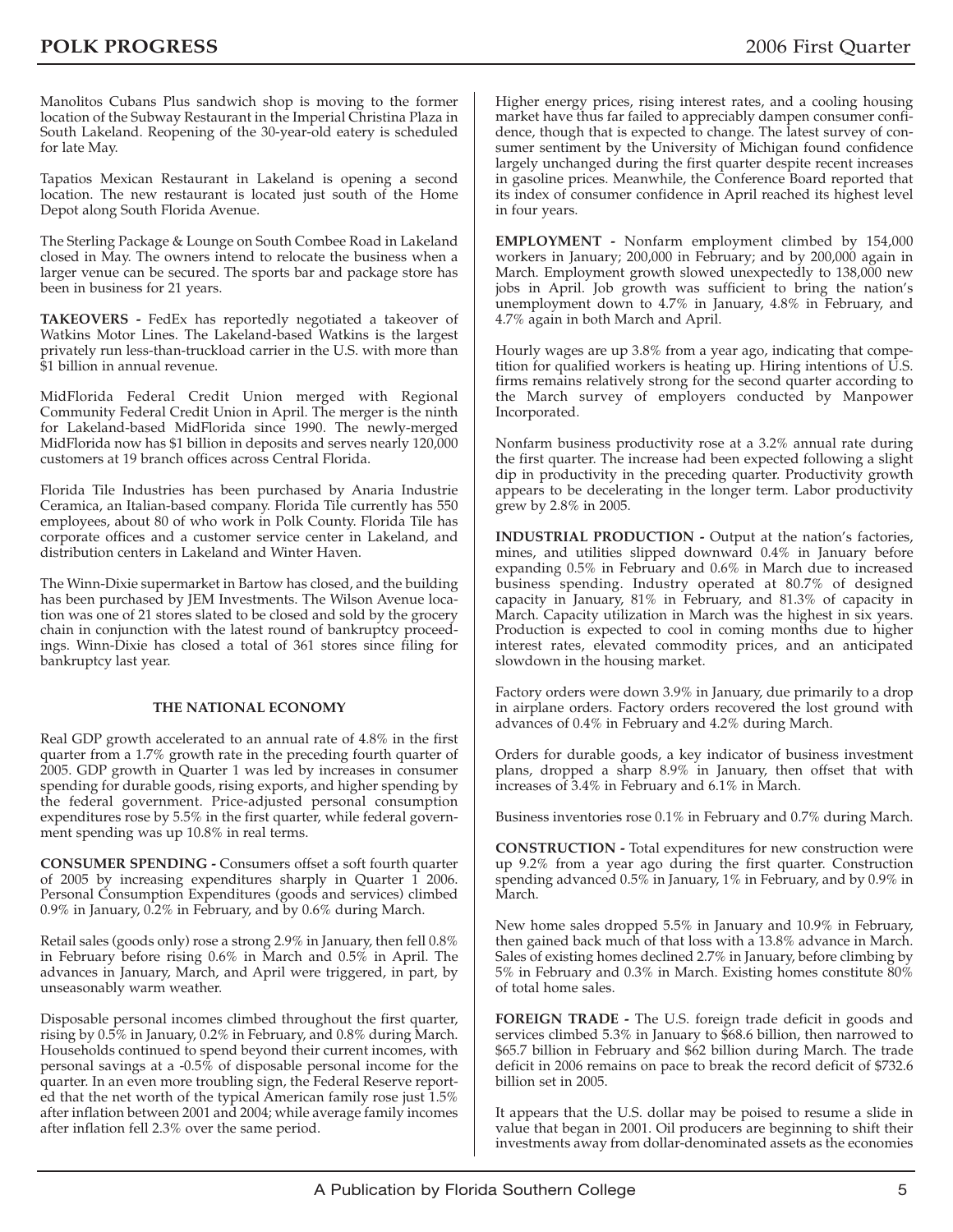of Europe and Japan heat up, and as a political reaction to U.S. foreign policy and the cancellation of the proposed takeover of terminal operations at five U.S. ports by Dubai Ports World.

**COST OF LIVING -** The Consumer Price Index surged upward by 0.7% in January, but settled to more moderate advances of 0.1% in February and 0.4% in March. The January surge was largely due to a 5% increase in energy prices. The average CPI value during the first quarter of 2006 stands 3.7% above a year ago.

| Year | O1    | O2    | O3    | O4    |
|------|-------|-------|-------|-------|
| 2002 | 177.9 | 179.9 | 180.6 | 181.2 |
| 2003 | 183.0 | 183.7 | 184.5 | 184.8 |
| 2004 | 186.3 | 188.6 | 189.5 | 190.8 |
| 2005 | 192.2 | 194.1 | 196.6 | 197.5 |
| 2006 | 199.3 |       |       |       |

(A) Figures are revised by the Department of Commerce as of May. The data reflect the average CPI reading over each Quarter. The base period of the CPI is 1982.

**MONETARY POLICY -** The Federal Reserve raised its target for the federal funds rate charged by commercial banks to one another on overnight loans by a quarter percentage point at its May 10th meeting to 5 percent. It was the sixteenth consecutive meeting at which the target for the key interest rate was raised by a quarter percentage point. The latest increases at the January, March, and May meetings were expected, though there is now uncertainty regarding the likely direction of Fed interest rate policy in the months ahead.

**LEADING INDICATORS -** The Conference Board reported that its Index of Leading Economic Indicators paints a more uncertain outlook for the U.S. economy in the months ahead. The index followed a 0.4% advance in January with declines of 0.5% in February and 0.1% in March.

Orders for nondefense capital goods excluding aircraft, a key indicator of business investment plans, were flat in January, then dipped 0.8% in February before managing a 3% increase in March.

SUMMARY - Price-adjusted GDP growth accelerated in the first quarter to a 4.8% annual rate. Economic growth is being led by strong increases in consumer spending and employment. Industry is operating at 81% of designed capacity, and spending for new construction remains robust.

There is uncertainty regarding the future direction of interest rate policy by the Federal Reserve, and rising gasoline prices and the continuing deficits in U.S. international trade are expected to slow gradually economic growth over the course of the coming year.

#### **THE POLK OUTLOOK**

The Polk economy continues to grow at a faster rate than the national economy. Local growth in the first quarter was led by increases in residential building permits, retail sales, and sales at area hotels and motels.

We predict that home sales and building permits will soften locally in the months ahead in the face of rising interest rates and home prices. Growth in retail sales will likely slow a bit, but employment growth will remain strong in the second quarter. It is projected that the overall PPI will climb modestly on the heels of the sharper advance experienced in Quarter 1.

#### **METHODOLOGY**

The Polk Progress Index is developed on the basis of quarterly observations of seven variables. The base period for the index is the first quarter of 1992. Data are adjusted for seasonal fluctuations where appropriate. The statistical technique of factor analysis was employed to assign weights to the observed variables and derive estimates of the underlying factor. The weights used are Taxable Sales (.16); Total Employment (.16); Home Sales (.15); Residential Electric Accounts (.15); Industrial Kilowatt Hours (.08); Hotel/Motel Sales (.14); and Residential Building Permits (.16). The index explains 80.2% of the variation in the combined variables. The weights and variables are subject to future verification and modification in light of changing relationships.